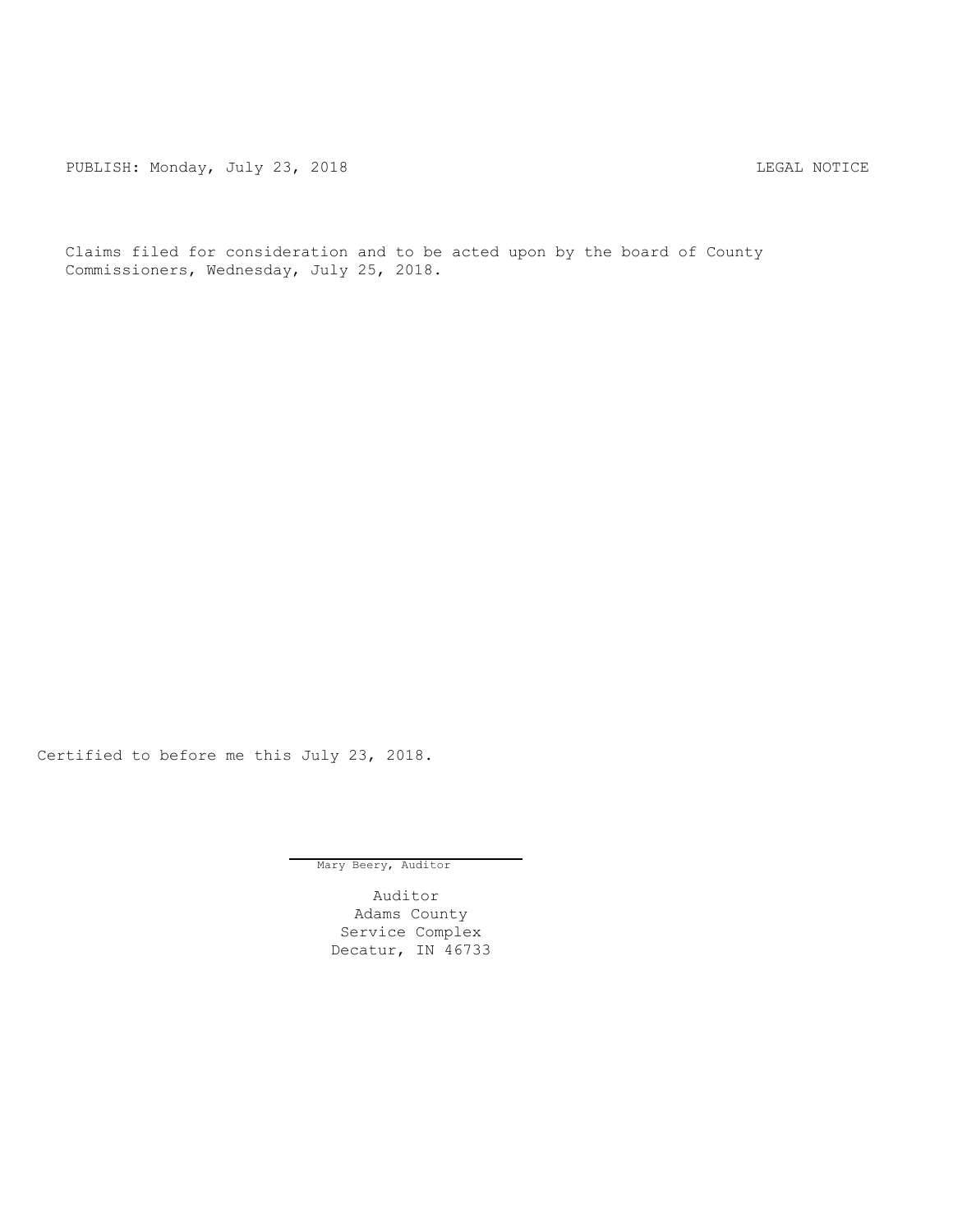

## **Claims Docket for Newspaper Adams County, Indiana**

## For Period: **6/21/2018** to **7/5/2018**

*313 W. Jefferson St. Decatur, IN 46733 (219) 724-2600*

## Date Claims to be Paid: **7/25/2018**

| <b>Vendor</b>                            | Amount    | Vendor                                   | Amount    |
|------------------------------------------|-----------|------------------------------------------|-----------|
| Adams County Council On Aging, Inc.      | 3,350.00  | Adams Memorial Hospital                  | 34,974.12 |
| Axis Forensic Toxicology                 | 630.00    | Appraisal Research Corporation           | 7,698.38  |
| <b>Berne Witness</b>                     | 181.57    | Suburban Propane LP                      | 110.00    |
| <b>BSN</b> Sports Inc                    | 1,173.52  | <b>Charles Bowers</b>                    | 2,333.33  |
| Chet's Pest Control                      | 120.00    | Cintas Location #338                     | 248.78    |
| City Of Decatur                          | 734.94    | Decatur Hardware & Rental                | 127.52    |
| Decatur Daily Democrat                   | 178.80    | <b>Decatur Dental Services</b>           | 1,254.50  |
| Everett Refrigeration & Electric         | 637.50    | Gordon Food Service                      | 1,299.29  |
| Innovative Concepts                      | 656.25    | Kiess Electric                           | 460.78    |
| Lehman Feed Mill                         | 4.12      | Mark S. Gresla, MD                       | 420.25    |
| Maumee River Basin Commission            | 11,272.00 | Monroe Water Department                  | 151.86    |
| National Oil And Gas                     | 392.25    | Rhonda L. McIntosh                       | 25.52     |
| Roto-Rooter                              | 200.00    | St. Joseph Health Systems, LLC           | 695.00    |
| Stone-Street Quarries, Inc.              | 12,362.08 | Summit Radiology, PC                     | 37.64     |
| Treasurer of Adams County                | 42,802.52 | Tri-State First Aid                      | 44.85     |
| Two Brothers Generator Sales & Services  | 150.00    | Wemhoff Land Surveying, Inc              | 4,188.00  |
| West Payment Center                      | 97.16     | Central Indiana Hardware                 | 136.00    |
| Miller, Burry & Brown, P.C.              | 7,862.21  | Swiss City Veterinary Clinic             | 250.00    |
| Adams County Highway Department          | 1,875.55  | Imi Irving Material, Inc.                | 230.50    |
| Jeremy W. Brown                          | 74.89     | Purdue University                        | 265.76    |
| Hobart Glosson Food Equipment            | 351.25    | Assoc. of IN Prosecuting Attorneys, Inc. | 350.00    |
| Bluhm & Reber                            | 475.00    | Tri County Excavating                    | 22,380.00 |
| Marilyn Fruchte                          | 500.00    | Summit City Reporting, Inc.              | 120.52    |
| Jackson Oil & Solvents, Inc.             | 2,562.40  | Deborah S. Stimpson                      | 160.00    |
| Zurcher's Best-One Tire & Auto Care, Inc | 634.00    | Kristina Nichols                         | 131.12    |
| Braun's Garage, Inc.                     | 762.66    | Harvest Land Co-op                       | 4,166.55  |
| Adams County Truck Repair, Inc.          | 1,661.49  | <b>ERS</b> Wireless Communications       | 42.50     |
| Troyer's Market LLC                      | 5,204.99  | Kustom Signals, Inc.                     | 2,005.20  |
| Kendall Electric, Inc.                   | 94.31     | <b>Uricks Trucking</b>                   | 588.00    |
| Tracy Heltz Noetzel                      | 637.95    | Larry Weaver                             | 113.96    |
| Bi-County Services, Inc                  | 3,276.00  | Barnes & Thornburg                       | 8,706.00  |
| <b>Kinsey Brooks</b>                     | 283.00    | Deborah A. Schantz                       | 350.30    |
| <b>Stationair's Express</b>              | 135.53    | Karla Marbach                            | 30.00     |
| Moore Medical Corporation                | 629.91    | Plak Smacker                             | 412.77    |
| Personal Touch Specialities & Gifts      | 87.20     | FlexPAC                                  | 1,379.18  |
| Paul W Rumple                            | 50.00     | Decatur Ace Hardware                     | 1,050.09  |
| Association of Indiana Counties          | 160.00    | First Response                           | 91.38     |
| O'Reilly Auto Parts                      | 3.99      | Midwest Eye Consulltants 52              | 35.00     |
| Phil Eicher                              | 50.00     | Brenda Alexander                         | 109.00    |
| Anna Steiner                             | 50.00     | <b>Central Customer Charges</b>          | 126.21    |
| Robert W Reef                            | 50.00     | Adams County Community Corrections       | 2,541.94  |
| Cxtec                                    | 1,499.00  | Ebberts Seed and Chemical                | 2,069.88  |
| Brad J. Weber                            | 83.40     | Janelle Staub                            | 215.60    |
| New Holland Tri-County                   | 430.00    | Edgar B. Dyer, Jr.                       | 217.32    |
| Spanicus, LLC                            | 1,578.00  | <b>Allstar Communications</b>            | 1,257.56  |
| Piqua Ag Enterprises, LLC                | 6,000.00  | Frontier                                 | 147.37    |
| Gerber & Company Foods, LLC              | 1,231.66  | John Deere Financial                     | 673.08    |
| Indiana Archives & Records Admin         | 106.52    | AMO Office Supplies                      | 566.67    |
|                                          |           |                                          |           |